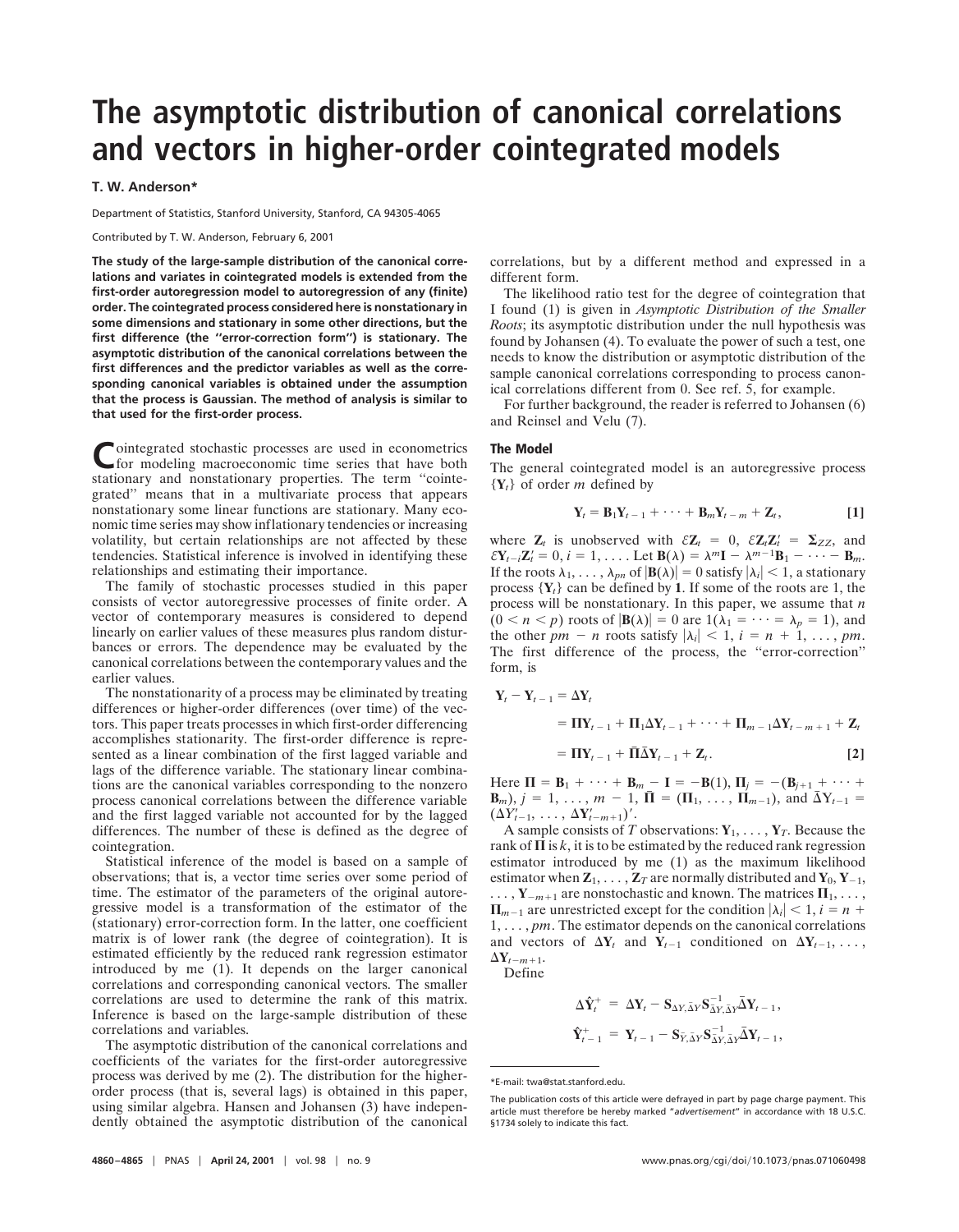ECONOMIC SCIENCES

where  $S_{\bar{\Delta}Y,\bar{\Delta}Y} = T^{-1} \Sigma_{t=1}^T \bar{\Delta}Y_{t-1} \bar{\Delta}Y'_{t-1}$ ,  $S_{\Delta Y,\bar{\Delta}Y} = T^{-1} \Sigma_{t=1}^T \Delta Y_t \bar{\Delta}Y'_{t-1}$ , and  $S_{\bar{Y},\bar{\Delta}Y} = T^{-1} \Sigma_{t=1}^T Y_{t-1} \bar{\Delta}Y'_{t-1}$ . The vectors  $\Delta \hat{Y}_t^+$ and  $\hat{Y}_{t-1}^+$  are the sample residuals of  $\Delta Y_{t-1}$  and  $Y_{t-1}$  regressed on and  $Y_{t-1}$  are the sample residuals of  $\Delta Y_{t-1}$  and  $Y_{t-1}$  regressed on<br>  $\Delta Y_{t-1}$ . Define  $S_{\Delta Y, \Delta Y}^+ = T^{-1} \sum_{t=1}^T \Delta Y_t^+ \Delta Y_t^+ = S_{\Delta Y, \Delta Y} -$ <br>  $S_{\Delta Y, \bar{\Delta}Y} \overline{S_{\Delta Y, \bar{\Delta}Y}} S_{\Delta Y, \Delta Y}$ ,  $S_{\Delta Y, \bar{Y}}^+ = T^{-1} \sum_{t=1$ canonical correlations between  $\Delta \hat{Y}_t^+$  and  $\hat{Y}_{t-1}^+$  and variates are defined by

$$
|\hat{\mathbf{S}}_{\bar{Y},\Delta Y}^{+}\hat{\mathbf{S}}_{\Delta Y,\Delta Y}^{+-1}\hat{\mathbf{S}}_{\Delta Y,\bar{Y}}^{+} - r^2 \hat{\mathbf{S}}_{\bar{Y}\bar{Y}}^{+} | = 0,
$$
 [3]

$$
\hat{\mathbf{S}}^+_{\bar{Y},\Delta Y}\hat{\mathbf{S}}^{+-1}_{\Delta Y,\Delta Y}\hat{\mathbf{S}}^+_{\Delta Y,\bar{Y}}\hat{\gamma} = r^2 \hat{\mathbf{S}}^+_{\bar{Y}\bar{Y}}\hat{\gamma}, \quad \hat{\gamma}'\hat{\mathbf{S}}^+_{\bar{Y}\bar{Y}}\hat{\gamma} = 1.
$$
 [4]

More information on canonical analysis is covered in chapter 12 of ref. 8. One form of the reduced rank regression estimator is  $\hat{\Pi}_{(k)} = \hat{\mathbf{S}}^+_{\Delta Y, \bar{Y}} \hat{\mathbf{\Gamma}}_2 \hat{\mathbf{\Gamma}}'_2$ , where  $\hat{\mathbf{\Gamma}}_2 = (\hat{\gamma}_{n+1}, \dots, \hat{\gamma}_p)$  and  $r_1^2 < \dots < r_p^2$ .

We shall assume that there are exactly  $n$  linearly independent solutions to  $\omega'$ **B**(1) = 0; that is,  $\omega'$ **II** = 0. Then the rank of **II** is  $p - n = k$  and there exists a  $p \times n$  matrix  $\Omega_1$  of rank *n* such that  $\Omega_1\Pi = 0$ . See Anderson (9). There is also a  $p \times k$  matrix  $\Omega_2$  of rank k such that  $\Omega_2' \Pi = Y_2 \Omega_2'$ , where  $Y_2$  (k × k) is nonsingular, and  $\mathbf{\Omega} = (\mathbf{\Omega}_1, \mathbf{\Omega}_2)$  is nonsingular.

To distinguish between the stationary and nonstationary coordinates, we make a transformation of coordinates. Define

$$
\mathbf{\Omega}'\mathbf{Y}_t = \mathbf{X}_t = \begin{bmatrix} \mathbf{X}_{1t} \\ \mathbf{X}_{2t} \end{bmatrix}, \quad \mathbf{\Omega}'\mathbf{Z}_t = \mathbf{W}_t = \begin{bmatrix} \mathbf{W}_{1t} \\ \mathbf{W}_{2t} \end{bmatrix},
$$

 $\Psi_i = \Omega' \mathbf{B}_i(\Omega')^{-1}$ ,  $j = 1, \ldots, m$ . Then the process 1 is transformed to

$$
\mathbf{X}_{t} = \mathbf{\Psi}_{1}\mathbf{X}_{t-1} + \cdots + \mathbf{\Psi}_{m}\mathbf{X}_{t-m} + \mathbf{W}_{t}.
$$
 [5]

If we define  $\mathbf{Y} = \mathbf{\Psi}_1 + \cdots + \mathbf{\Psi}_m - \mathbf{I} = \mathbf{\Omega}' \mathbf{\Pi}(\mathbf{\Omega}')^{-1}, \mathbf{Y}_j = -\sum_{i=j+1}^m \mathbf{\Psi}_j = \mathbf{\Omega}' \mathbf{\Pi}_j(\mathbf{\Omega}')^{-1}, \mathbf{Y} = (\mathbf{Y}_1, \ldots, \mathbf{Y}_{m-1}),$  and  $\overline{\Delta} \mathbf{X}_{t-1} =$  $(\Delta X'_{t-1}, \ldots, \Delta X'_{t-m+1})'$ , the form 2 is transformed to

$$
\Delta \mathbf{X}_{t} = \mathbf{Y} \mathbf{X}_{t-1} + \bar{\mathbf{Y}} \bar{\Delta} \mathbf{X}_{t-1} + \mathbf{W}_{t}.
$$
 [6]

Note that  $\Upsilon = \text{diag}(0, \Upsilon^{22})$ .<br>
Define  $\Delta \hat{X}_t^+$ ,  $\hat{X}_{t-1}^+$ ,  $S_{\bar{\Delta}X, \bar{\Delta}X}$ ,  $S_{\Delta X, \bar{\Delta}X}$ ,  $S_{\bar{\Delta}X, \bar{\Delta}X}$ ,  $S_{\Delta X, \bar{\Delta}X}$ ,  $S_{\Delta X, \bar{\Delta}X}$ ,  $S_{\Delta X, \bar{\Delta}X}$ , and  $\hat{S}_{X,X}^+$  in a manner analogous to the definitions in the Ycoordinates. The reduced rank regression estimator of  $\Upsilon$  is based on the canonical correlations and canonical variates between  $\Delta \hat{\mathbf{X}}_{t}^{+}$  and  $\hat{\mathbf{X}}_{t-1}^{+}$  defined by

$$
|\hat{S}_{\bar{X},\Delta X}^{\dagger}\hat{S}_{\Delta X,\Delta X}^{\dagger-1}\hat{S}_{\Delta X,\bar{X}}^{\dagger}-r^2\hat{S}_{\bar{X},\bar{X}}^{\dagger}|=0,
$$
 [7]

$$
\hat{\mathbf{S}}_{\bar{X},\Delta X}^{+} \hat{\mathbf{S}}_{\Delta X,\Delta X}^{+1} \hat{\mathbf{S}}_{\Delta X,\bar{X}}^{+} \mathbf{g} = r^2 \hat{\mathbf{S}}_{\bar{X}\bar{X}}^{+} \mathbf{g}, \quad \mathbf{g}' \hat{\mathbf{S}}_{\bar{X}\bar{X}}^{+} \mathbf{g} = 1.
$$
 [8]

The estimator of Y of rank k is  $\hat{Y}_{(k)} = \hat{S}_{\Delta X, \bar{X}}^+ \mathbf{G}_2 \mathbf{G}_2$ , where  $\mathbf{G}_2 =$  $(g_{n+1},..., g_p)$  and  $g_i$  is the solution for **g** in **8** when  $r = r_i$ , the solution to 7 and  $r_1 < \cdots < r_p$ . The rest of this paper is devoted to finding the asymptotic distribution of  $\{g_i, r_i\}$ . Note that  $\hat{Y}_{(k)} =$  $\mathbf{\Omega}'\hat{\mathbf{\Pi}}_{(k)}(\mathbf{\Omega}')^{-1}.$ 

The vectors  $\Delta \hat{\mathbf{X}}_t^+$  =  $\Delta \mathbf{X}_t$  –  $\mathbf{S}_{\Delta X, \bar{\Delta} X} \mathbf{S}_{\bar{\Delta} X, \bar{\Delta} X} \bar{\Delta} \mathbf{X}_{t-1}$  and  $\hat{\mathbf{X}}_{t-1}^+$  =  $X_{t-1}$  –  $S_{\bar{X}, \bar{\Delta}X} S_{\bar{\Delta}X, \bar{\Delta}X}^{-1} \bar{\Delta}X_{t-1}$  are the residuals of  $\Delta X_t$  and  $X_{t-1}$ regressed on  $\overline{\Delta X_{t-1}}$ , and  $r_1$  is the maximum correlation between  $\Delta \hat{X}_t^+$  and  $\hat{X}_{t-1}^+$ , which is the correlation between  $\Delta X_t$  and  $X_{t-1}$ after taking account of the dependence "explained" by  $\bar{\Delta}X_{t-1}$ . The canonical correlations are the canonical correlations between  $(\Delta X'_t, \Delta X_{t-1})$  and  $(X_{t-1}, \Delta X_{t-1})$  other than  $\pm 1$ .

#### **The Process**

The process  $\{X_t\}$  defined by 5 can be put in the form of the Markov model

$$
\begin{bmatrix} \mathbf{X}_{t} \\ \mathbf{X}_{t-1} \\ \vdots \\ \mathbf{X}_{t-m+1} \end{bmatrix} = \begin{bmatrix} \Psi_{1} & \Psi_{2} & \dots & \Psi_{m-1} & \Psi_{m} \\ \vdots & 0 & \dots & 0 & 0 \\ \vdots & \vdots & \ddots & \vdots & \vdots \\ 0 & 0 & \dots & 1 & 0 \end{bmatrix} \begin{bmatrix} \mathbf{X}_{t-1} \\ \mathbf{X}_{t-2} \\ \vdots \\ \mathbf{X}_{t-m} \end{bmatrix} + \begin{bmatrix} \mathbf{W}_{t} \\ \mathbf{0} \\ \vdots \\ \mathbf{0} \end{bmatrix}
$$

(section 5.4, ref. 10). Multiplication of 9 on the left by

$$
\begin{bmatrix} \mathbf{I}_p & \mathbf{0} \\ \mathbf{0} & -\mathbf{I}_{p(m-1)} \end{bmatrix} + \begin{bmatrix} \mathbf{0} & \mathbf{0} \\ \mathbf{I}_{p(m-1)} & \mathbf{0} \end{bmatrix}
$$

yields a form that includes the error-correction form 6

$$
\begin{bmatrix}\nX_t \\
\Delta X_t \\
\Delta X_{t-1} \\
\vdots \\
\Delta X_{t-m+2}\n\end{bmatrix} = \begin{bmatrix}\nY + I & Y_1 & Y_2 & \dots & Y_{m-2} & Y_{m-1} \\
Y & Y_1 & Y_2 & \dots & Y_{m-2} & Y_{m-1} \\
0 & I & 0 & \dots & 0 & 0 \\
\vdots & \vdots & \vdots & \ddots & \vdots & \vdots \\
0 & 0 & 0 & \dots & I & 0\n\end{bmatrix}
$$
\n
$$
\begin{bmatrix}\nX_{t-1} \\
\Delta X_{t-1} \\
\Delta X_{t-2} \\
\vdots \\
\Delta X_{t-m+1}\n\end{bmatrix} + \begin{bmatrix}\nW_t \\
W_t \\
0 \\
\vdots \\
0\n\end{bmatrix}.
$$
\n[10]

The first  $n$  components of 10 constitute

$$
\mathbf{X}_{1t} = \mathbf{X}_{1,t-1}
$$
  
= 
$$
\sum_{j=1}^{m-1} [\mathbf{Y}_{j}^{11}(\mathbf{X}_{1,t-j} - \mathbf{X}_{1,t-j-1}) + \mathbf{Y}_{j}^{12}(\mathbf{X}_{2,t-j} - \mathbf{X}_{2,t-j-1})]
$$
  
+ 
$$
\mathbf{W}_{1t}.
$$
 [11]

Here  $Y_i$  has been partitioned into *n* and *k* rows and columns. Assume  $X_{10} = X_{1,-1} = ... = 0$  and  $W_{10} = W_{1,-1} = ... = 0$ .<br>The sum of 11 for  $t = -\infty$  to  $t = s$  is  $X_{1s} = \sum_{j=1}^{m-1} [\mathbf{Y}_j^{11} \mathbf{X}_{1,s-j} +$  $\mathbf{Y}_{i}^{12} \mathbf{X}_{2,s-i}$  +  $\Sigma_{t=1}^{s}$  W<sub>1t</sub>, or

$$
\mathbf{I} - \sum_{j=1}^{m-1} \mathbf{Y}_{j}^{11} \mathbf{X}_{1s}
$$
\n
$$
= \sum_{j=1}^{m-1} \left[ \mathbf{Y}_{j}^{12} \left( \mathbf{X}_{2,s-1} - \sum_{i=2}^{j} \Delta \mathbf{X}_{2,s-i} \right) - \mathbf{Y}_{j}^{11} \sum_{i=1}^{j} \Delta \mathbf{X}_{1,s-i} \right] + \sum_{i=1}^{s} \mathbf{W}_{1i}. \quad [12]
$$

Write 12 as

$$
\mathbf{X}_{1s} = \Gamma \sum_{t=1}^{s} \mathbf{W}_{1t} + \mathbf{H}\tilde{\mathbf{X}}_{s-1},
$$
 [13]

where  $\Gamma = (\mathbf{I} - \sum_{j=1}^{m-1} \mathbf{Y}_j^{11})^{-1}$ ,  $\Gamma^{-1}\mathbf{H}$  is a linear combination of  $\mathbf{Y}_1, \ldots, \mathbf{Y}_{m-1}$ , and  $\mathbf{X}_s = (\mathbf{X}_{2s}^{\prime}, \bar{\Delta} \mathbf{X}_s^{\prime})^{\prime}$ . [The matrix on the left-hand side of 12 is nonsingular because otherwise there would be a linear combination of the right-hand side identically 0.] The right-hand side of 13 is the sum of a stationary process and a random walk  $(\sum_{t=1}^{s} \mathbf{W}_{1t}).$ 

The last  $pm - n = k + p(m - 1)$  components of 10 constitute a stationary process satisfying

$$
\tilde{\mathbf{X}}_t = \tilde{\mathbf{Y}} \tilde{\mathbf{X}}_{t-1} + \tilde{\mathbf{W}}_t, \tag{14}
$$

Anderson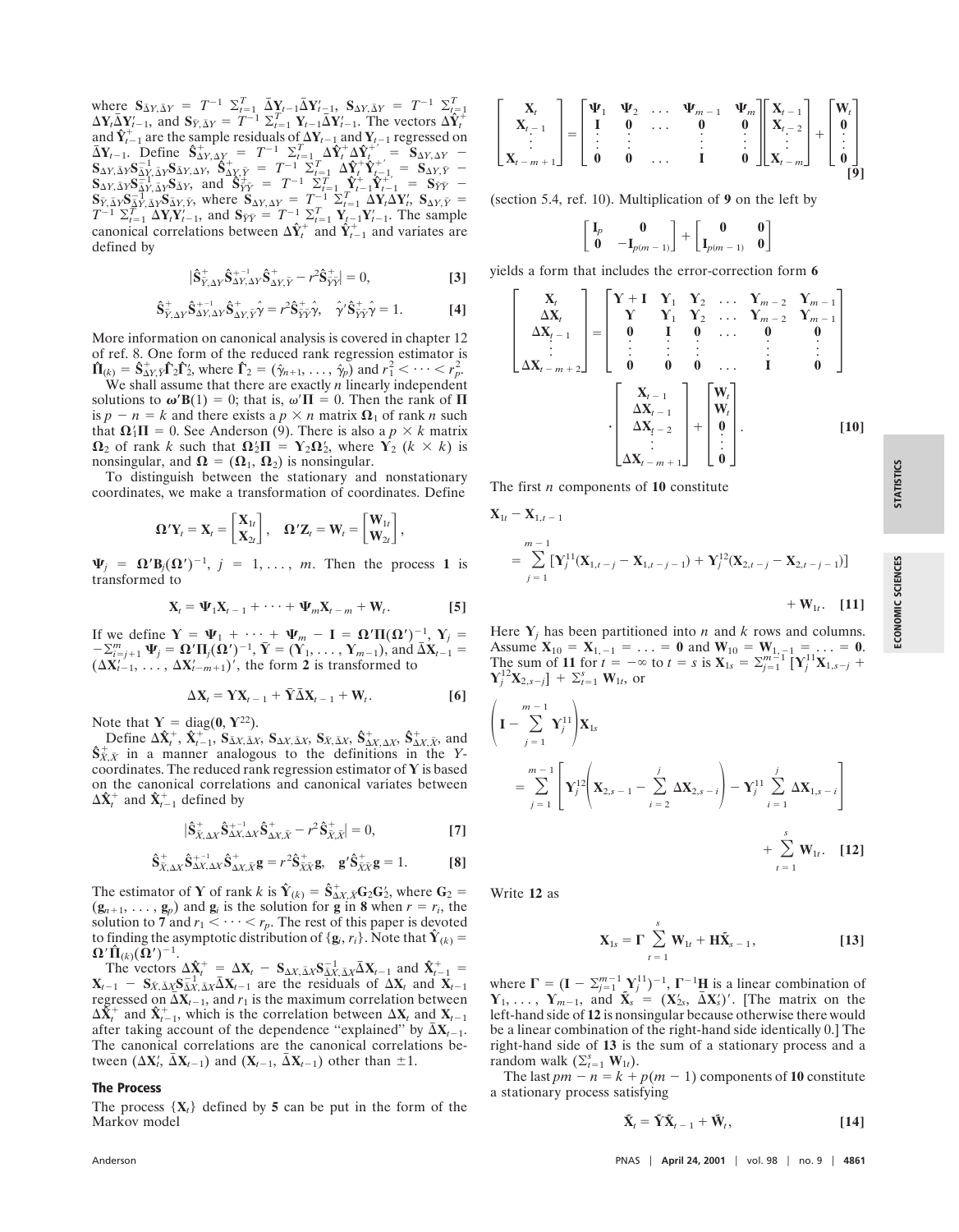where  $\tilde{\mathbf{X}}'_{t} = (\mathbf{X}'_{2t}, \bar{\Delta} \mathbf{X}'_{t}), \tilde{\mathbf{W}}'_{t} = (\mathbf{W}'_{2t}, \mathbf{W}'_{t}, \mathbf{0}),$  and  $\tilde{\mathbf{Y}}$  consists of the last  $pm - n$  rows and columns of the coefficient matrix in 10. Note that the first *n* columns and last  $pm - n$  rows of that matrix consist of 0s. Because the eigenvalues of  $\tilde{Y}$  are less than 1 in absolute value (9),  $\tilde{\mathbf{X}}_t = \sum_{s=0}^{\infty} \tilde{\mathbf{Y}}^s \tilde{\mathbf{W}}_{t-s}$ ,  $\tilde{\mathbf{X}}_t \tilde{\mathbf{X}}_t' = \tilde{\mathbf{\Sigma}} = \sum_{s=0}^{\infty} \tilde{\mathbf{Y}}^s \tilde{\mathbf{W}}_{t-s}$ ,  $\tilde{\mathbf{X}}_t \tilde{\mathbf{X}}_t' = \tilde{\mathbf{\Sigma}} = \sum_{s=0}^{\infty} \tilde{\mathbf{Y}}^s \tilde{\mathbf{\Sigma}}_{t} \tilde{\math$ 

$$
\tilde{\Sigma} = \tilde{\Upsilon} \tilde{\Sigma} \tilde{\Upsilon}' + \tilde{\Sigma}_{WW}.
$$

Given  $\tilde{\mathbf{Y}}$  and  $\tilde{\mathbf{\Sigma}}_{WW}$ , 15 can be solved for  $\tilde{\mathbf{\Sigma}}$  [Anderson (10), section 5.5]. Further we write 13 as  $X_{1t} = \Gamma \sum_{s=0}^{t} W_{1,t-s} + H \sum_{s=0}^{\infty}$  $\tilde{\mathbf{Y}}^s \tilde{\mathbf{W}}_{t-s}$ . Then

$$
\varepsilon \mathbf{X}_{1t} \mathbf{X}_{1t}' = t \mathbf{\Gamma} \mathbf{\Sigma}_{WW}^{11} \mathbf{\Gamma}' + \mathbf{\Gamma} \mathbf{\Sigma}_{WW}^{11} (\mathbf{I} - \tilde{\mathbf{Y}}^{\prime t+1}) (\mathbf{I} - \tilde{\mathbf{Y}}^{\prime})^{-1} \mathbf{H}'
$$
  
+ 
$$
\mathbf{H} (\mathbf{I} - \tilde{\mathbf{Y}})^{-1} (\mathbf{I} - \tilde{\mathbf{Y}}^{\prime t+1}) \mathbf{\Sigma}_{WW}^{-1} \mathbf{\Gamma}'
$$
  
+ 
$$
\mathbf{H} \sum_{s=0}^{\infty} \tilde{\mathbf{Y}}^{s} \tilde{\mathbf{\Sigma}}_{WW} \tilde{\mathbf{Y}}^{\prime s} \mathbf{H}'
$$
  

$$
\sim t \mathbf{\Gamma} \mathbf{\Sigma}_{WW}^{11} \mathbf{\Gamma}' + \mathbf{\Gamma} \mathbf{\Sigma}_{WW}^{11} (\mathbf{I} - \tilde{\mathbf{Y}}^{\prime})^{-1} \mathbf{H}'
$$
  
+ 
$$
\mathbf{H} (\mathbf{I} - \tilde{\mathbf{Y}})^{-1} \mathbf{\Sigma}_{WW}^{-1} \mathbf{\Gamma}' + \mathbf{H} \tilde{\mathbf{\Sigma}} \mathbf{H}'
$$

since  $\mathbf{I} - \tilde{\mathbf{Y}}^t \rightarrow \mathbf{I}$ . Here  $\mathcal{E} \mathbf{W}_{1t} \tilde{\mathbf{W}}_t^t = \sum_{i}^{1} \tilde{\mathbf{W}}_i$  is the second set of rows<br>in  $\tilde{\Sigma}_{WW}$ . Then  $T^{-1} \mathcal{E} \mathbf{S}_{XX}^{11} = T^{-2} \sum_{t=1}^{T} \mathcal{E} \mathbf{X}_{1t} \mathbf{X}_{1t}^t \rightarrow 2^{-1} \Gamma \Sigma_{WW}^{11} \$ 

$$
\mathcal{E}\mathbf{X}_{1t}\tilde{\mathbf{X}}_{t} = \mathcal{E}\left(\Gamma\sum_{s=0}^{t}\mathbf{W}_{1,t-s} + \mathbf{H}\sum_{s=0}^{\infty}\tilde{\mathbf{Y}}^{s}\tilde{\mathbf{W}}_{t-s}\right)\sum_{r=0}^{\infty}\tilde{\mathbf{W}}_{t-r}'\tilde{\mathbf{Y}}^{rr}
$$

$$
= \Gamma\Sigma_{W\tilde{W}}^{1}(\mathbf{I} - \tilde{\mathbf{Y}}^{\prime t+1})(\mathbf{I} - \tilde{\mathbf{Y}}^{\prime})^{-1} + \mathbf{H}\tilde{\mathbf{\Sigma}}
$$

$$
\rightarrow \Gamma\Sigma_{W\tilde{W}}^{1}(\mathbf{I} - \tilde{\mathbf{Y}}^{\prime})^{-1} + \mathbf{H}\tilde{\mathbf{\Sigma}}.
$$

Define

$$
\Delta \mathbf{X}_{t}^{+} = \Delta \mathbf{X}_{t} - \Sigma_{\Delta X, \bar{\Delta} X} \Sigma_{\bar{\Delta} X, \bar{\Delta} X}^{-1} \bar{\Delta} \mathbf{X}_{t-1},
$$
  

$$
\mathbf{X}_{t-1}^{+} = \mathbf{X}_{t-1} - \Sigma_{\bar{X}, \bar{\Delta} X} \Sigma_{\bar{\Delta} X, \bar{\Delta} X}^{-1} \bar{\Delta} \mathbf{X}_{t-1},
$$
 [16]

where  $\Sigma_{\Delta X, \bar{\Delta} X} = \mathcal{E} \Delta X_i \bar{\Delta} X'_{i-1}, \Sigma_{\bar{X}, \bar{\Delta} X} = \mathcal{E} X_{i-1} \bar{\Delta} X'_{i-1}$  depends on t, and  $\Sigma_{\bar{\Delta}X,\bar{\Delta}X} = \varepsilon \bar{\Delta}X_{t-1} \bar{\Delta}X'_{t-1}$  does not depend on t. Note that  $\Delta X_t^+$  and  $X_{t-1}^+$  correspond to  $\Delta \hat{X}_t^+$  and  $\hat{X}_{t-1}^+$  with  $S_{\Delta X, \bar{\Delta} X}$ ,  $S_{\bar{X}, \bar{\Delta} X}$ and  $S_{\bar{\Delta}X, \bar{\Delta}X}$  replaced by  $\Sigma_{\Delta X, \bar{\Delta}X}$ ,  $\Sigma_{\bar{X}, \bar{\Delta}X}$  and  $\Sigma_{\bar{\Delta}X, \bar{\Delta}X}$ , respectively. Then 6 can be written as a regression model

$$
\Delta \mathbf{X}_{t}^{+} = \mathbf{Y} \mathbf{X}_{t-1}^{+} + \mathbf{W}_{t} \tag{17}
$$

with  $\mathcal{E}X_{t-1}^+W_t' = 0$ . Note that this model has the form of 2.10 in Anderson (2).

From 16 and 17 we calculate

$$
\mathcal{E}\Delta \mathbf{X}_{t}^{+} \Delta \mathbf{X}_{t}^{+'} = \begin{bmatrix} 0 & 0 \\ 0 & \mathbf{\hat{Y}}^{22} \mathbf{\hat{\Sigma}}_{\bar{X}\bar{X}}^{+22} \mathbf{\hat{Y}}^{22'} \end{bmatrix} + \mathbf{\Sigma}_{WW} = \mathbf{\Sigma}_{\Delta X, \Delta X}^{+},
$$

$$
\mathcal{E}\Delta \mathbf{X}_{t}^{+} \mathbf{X}_{t-1}^{+'} = \begin{bmatrix} 0 & 0 \\ \mathbf{\hat{Y}}^{22} \mathbf{\hat{\Sigma}}_{\bar{X}\bar{X}}^{+22} & \mathbf{\hat{Y}}^{22} \mathbf{\hat{\Sigma}}_{\bar{X}\bar{X}}^{+22} \end{bmatrix} = \mathbf{\Sigma}_{\Delta X, \bar{X}}^{+},
$$

$$
\mathcal{E}\mathbf{X}_{2,t-1}^{+} \mathbf{X}_{2,t-1}^{+'} = \mathbf{\Sigma}_{\bar{X}\bar{X}}^{2} - \mathbf{\Sigma}_{\bar{X}, \bar{\Delta}X}^{2} \mathbf{\Sigma}_{\bar{\Delta}X, \bar{\Delta}X}^{-1} \mathbf{\Sigma}_{\bar{\Delta}X, \bar{X}}^{-2} = \mathbf{\Sigma}_{\bar{X}\bar{X}}^{+22}.
$$

The process analogs of 7 and 8 are

$$
\sum_{\bar{X},\Delta X}^{\pm} \sum_{\Delta X,\Delta X}^{\pm-1} \sum_{\Delta X,\bar{X}}^{\pm} - \rho^2 \sum_{\bar{X}\bar{X}}^{\pm} = 0, \tag{18}
$$

$$
\Sigma_{\bar{X},\Delta X}^+ \Sigma_{\Delta X,\Delta X}^{+ -1} \Sigma_{\Delta X,\bar{X}}^+ \gamma = \rho^2 \Sigma_{\bar{X}\bar{X}}^+ \gamma, \qquad \gamma' \Sigma_{\bar{X}\bar{X}}^+ \gamma = 1. \qquad [19]
$$

These define the process canonical correlations and variates in the  $X$ -coordinates.

## **Sample Statistics**

The canonical correlations and vectors depend on  $\hat{S}_{\Delta X, \Delta X}^+$ ,  $\hat{S}_{\Delta X, \bar{X}}^+$ , and  $\hat{S}_{\bar{X}\bar{X}}^+$ , which in turn depend on the submatrices of  $S_{\bar{X}\bar{X}}$ ,  $S_{\bar{X}, \bar{\Delta}X}$ , and  $S_{\bar{\Delta}X, \bar{\Delta}X}$  (equivalently  $S_{\bar{X}\bar{X}}^{11}, \tilde{S}_{\bar{X}\bar{X}}^{11}, \tilde{S}$ ). The vector  $\tilde{X}_t$  satisfies the first-order stationary autoregressive model 14. The sample covariance matrices  $\tilde{S}_{XX}$ ,  $\tilde{S}_{WX}$ , and  $S_{WW}$  are consistent estimators of  $\tilde{\Sigma}$ , 0, and  $\Sigma_{WW}$ , and  $\tilde{S}_{XX} = \sqrt{T}(\tilde{S}_{XX} - \tilde{\Sigma})$ ,  $\tilde{S}_{WX}^* = \sqrt{T} \tilde{S}_{WX}$ ,  $S_{WW}^* = \sqrt{T} (S_{WW} - \Sigma_{WW})$  have a limiting normal distribution with means 0 and covariances that have been given in refs. 2 and 11.

Let  $W(u)$  be the Brownian motion process defined by  $T^{-1/2}$  $\Sigma_{t=1}^{[Tu]}$  W<sub>t</sub>  $\overset{w}{\rightarrow}$  W(u). Define  $I_{11}$  by

$$
\frac{1}{T^2} \sum_{t=1}^{T} \sum_{r,s=1}^{t} \mathbf{W}_{1s} \mathbf{W}_{1r}^{\prime} \stackrel{d}{\rightarrow} \int_{0}^{1} \mathbf{W}_{1}(u) \mathbf{W}_{1}^{\prime}(u) du = \mathbf{I}_{11}
$$

See Anderson (2) and theorem B.12 of Johansen (6). Define  $J_{j1}$  by

$$
\frac{1}{T}\sum_{t=1}^{T}\mathbf{W}_{jt}^{t}\sum_{s=1}^{t-1}\mathbf{W}_{1s}^{t} \rightarrow \int_{0}^{1} d\mathbf{W}_{j}(u)\mathbf{W}_{1}^{t}(u) = \mathbf{J}_{j1}, \quad j=1, 2.
$$

Then  $T^{-1}S_{\bar{X}\bar{X}}^{\frac{11}{2}} \stackrel{d}{\rightarrow} \Gamma I_{11}\Gamma'$  by 13,  $T^{-1}\tilde{S}_{XX} \stackrel{p}{\rightarrow} 0$ , and the Cauchy-Schwarz inequality.

We shall find the limit in distribution of  $S_{\overline{X}\overline{X}}^{21}$  from the limit of  $S_{X\bar{X}}^1$  by using equation B.20 of theorem B.13 of Johansen (6). A specialization to the model here is

$$
\frac{1}{T}\sum_{t=1}^T\tilde{\mathbf{X}}_t\sum_{s=1}^{t-1}\mathbf{W}_{1s}^t\stackrel{d}{\rightarrow}(\mathbf{I}-\tilde{\mathbf{Y}})^{-1}\Bigg[\int_0^1 d\tilde{\mathbf{W}}(u)\mathbf{W}_1^{\prime}(u)+\Sigma_{\tilde{W}W}^{\cdot 1}\Bigg]-\Sigma_{\tilde{W}W}^{\cdot 1},
$$

where  $\tilde{\mathbf{W}}(u) = [\mathbf{W}'_2(u), \mathbf{W}'(u), \mathbf{0}]'$ . [In theorem B.13, let  $\theta_i =$  $(1, 0), \psi_i = (0, \tilde{Y}^i), \varepsilon'_i = (W'_{1t}, \tilde{W}'_i), \text{ and } \Omega = \varepsilon_{\varepsilon_i \varepsilon'_i}, V_i = \tilde{X}_i.$  Then

$$
\mathbf{S}_{\bar{X}X}^{1} = \frac{1}{T} \sum_{t=1}^{T} \tilde{\mathbf{X}}_{t} \mathbf{X}_{1t}^{\prime} \stackrel{d}{\rightarrow} (\mathbf{I} - \tilde{\mathbf{Y}})^{-1} \Bigg[ \int_{0}^{1} d\tilde{\mathbf{W}}(u) \mathbf{W}_{1}^{\prime}(u) + \Sigma_{\tilde{W}W}^{-1} \Bigg] \mathbf{\Gamma}^{\prime} + \tilde{\mathbf{\Sigma}} \mathbf{H}^{\prime} = (\mathbf{I} - \tilde{\mathbf{Y}})^{-1} [(\mathbf{J}_{21}^{\prime}, \mathbf{J}_{11}^{\prime}, \mathbf{J}_{21}^{\prime}, \mathbf{0})^{\prime} + \Sigma_{\tilde{W}W}^{-1} \Big] \mathbf{\Gamma}^{\prime} + \tilde{\mathbf{\Sigma}} \mathbf{H}^{\prime}
$$

Because  $\{\tilde{\mathbf{X}}_t\}$  is stationary,  $T^{-1} \Sigma_{t=1}^T \mathbf{W}_t \tilde{\mathbf{X}}_{t-1}^T \stackrel{p}{\rightarrow} 0$  and

$$
\mathbf{S}_{W\bar{X}} = \begin{bmatrix} \mathbf{S}_{W\bar{X}}^{11} & \mathbf{S}_{W\bar{X}}^{12} \\ \mathbf{S}_{W\bar{X}}^{21} & \mathbf{S}_{W\bar{X}}^{22} \end{bmatrix} \stackrel{d}{\rightarrow} \begin{bmatrix} \mathbf{J}_{11}\Gamma' & \mathbf{0} \\ \mathbf{J}_{21}\Gamma' & \mathbf{0} \end{bmatrix}.
$$
 [20]

Now we wish to show that  $\Delta \mathbf{X}_{t}^{+}$  and  $\mathbf{X}_{t-1}^{+}$  lead to the same asymptotic results as  $\Delta \hat{\mathbf{X}}_t^+$  and  $\hat{\mathbf{X}}_{t-1}^+$ . First note that  $T^{-1} \mathbf{S}_{X}^{\frac{11}{2}} \stackrel{d}{\rightarrow}$ asymptotic results as  $\Delta \mathbf{A}_t$  and  $\mathbf{A}_{t-1}$ , rust note that  $t = \Delta x$ <br>  $\Gamma_1 \Gamma'$  and  $T^{-1}$  times any other sample covariance converges in<br>
probability to 0. Hence  $T^{-1}S_{XX}^{+1} \stackrel{d}{\rightarrow} \Gamma_1 \Gamma'$  and  $T^{-1}S_{XX}^{+1} \stackrel{$ in terms of the submatrices of  $\vec{S}_{\bar{X}\bar{X}}^*$  shows that  $S_{\bar{X}\bar{X}}^{+\infty/2}$  and  $\hat{S}_{\bar{X}\bar{X}}^{+*22}$  have the same limiting normal distribution. (See Asymptotal Distribution of the Larger Roots.) Finally,  $T^{-1/2}S_{XX}^{\pm 21} \rightarrow 0$  and<br>  $T^{-1/2}S_{XX}^{\pm 21} \rightarrow 0$  because  $S_{XX}^{21}S_{XX}^{\pm 21}$ ,  $S_{XX}$  and  $S_{\Delta X, \bar{X}}^{\pm 21}$  have finite limits in distribution.

From 17 we find that  $\text{plim}_{T\rightarrow\infty}S_{\Delta X, \Delta X}^{+} = \text{plim}_{T\rightarrow\infty}S_{\Delta X, \Delta X}^{+} =$  $\Sigma_{\Delta X, \Delta X}^+$  and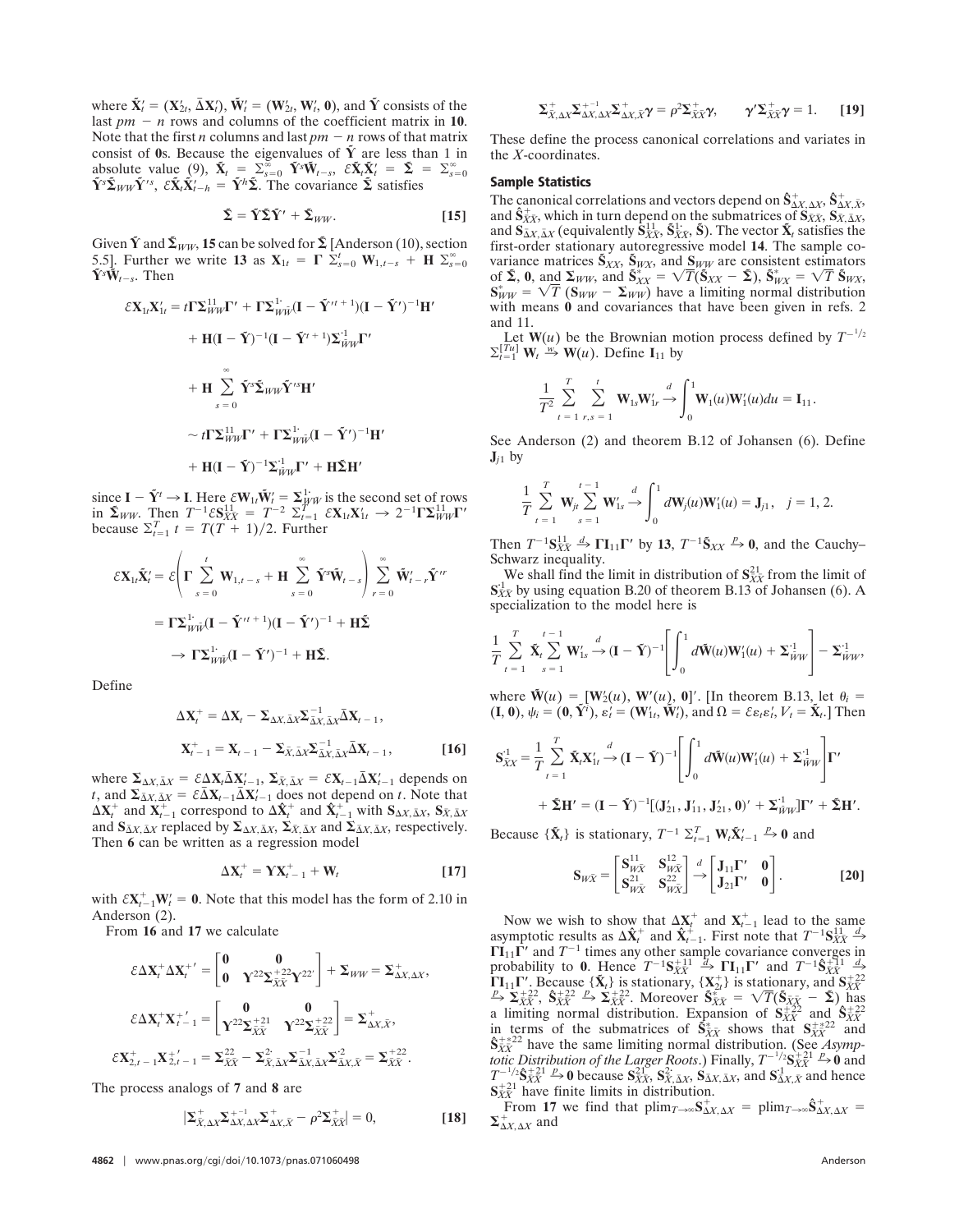**ECONOMIC SCIENCES**

where  $S_{W\bar{X}}^+ = S_{W\bar{X}} - S_{W,\bar{\Delta}X}\Sigma_{\bar{\Delta}X,\bar{\Delta}X}^{-1}\Sigma_{\bar{\Delta}X,\bar{X}}$ , which converges in

distribution to the right-hand side of **20**.<br>As noted above,  $S_{XX}^{\pm 21}$ ,  $\overset{d}{\rightarrow} S_{\infty}^{\pm 21}$ , which consists of the first *k* rows of the weak limit of  $\mathbf{S}_{\bar{X}\bar{X}}^{1}$ . Then

$$
S_{\Delta X, \bar X}^+\stackrel{d}{\rightarrow} \begin{bmatrix} J_{11}\Gamma' & 0 \\ Y^{22}S_\infty^{+21}+J_{21}\Gamma' & Y^{22}\Sigma_{XX}^{+22} \end{bmatrix}.
$$

#### **Asymptotic Distribution of the Smaller Roots**

Let  $Q^+$  =  $S^+_{X,\Delta X} S^{+-1}_{\Delta X,\Delta X} S^+_{\Delta X,\Delta \bar{X}}$ . The *n* smaller roots of  $|Q^+$  –  $r^2S_{XX}^{\pm} = 0$  converge in probability to 0 and the *k* larger roots converge to the roots of

$$
\big|(\mathbf{\Sigma}_{\bar{X},\Delta X}^{\pm}\mathbf{\Sigma}_{\Delta X,\Delta X}^{\pm-1}\mathbf{\Sigma}_{\Delta X,\bar{X}}^{\pm})_{22}-r^2\mathbf{\Sigma}_{\bar{X}\bar{X}}^{\pm22}\big|=0
$$

by the analysis of ref. 2. Let  $d = Tr^2$ . The *n* smaller roots of  $|Q_{22}^+|$  $-T^{-1} dS_{\bar{X}\bar{X}}^{\dagger} = 0$  converge in distribution to the roots of

$$
0 = \left| \Gamma \mathbf{J}_{11}' (\Sigma_{WW}^{11})^{-1} \mathbf{J}_{11} \Gamma' - d \Gamma \mathbf{I}_{11} \Gamma' \right| |\Gamma|^2 \left| \mathbf{J}_{11}' (\Sigma_{WW}^{11})^{-1} \mathbf{J}_{11} - d \mathbf{I}_{11} \right|
$$

by the algebra used in ref. 2, section 5, resulting in the same distribution as in ref. 2. The likelihood ratio criterion for testing that the rank of **Y** is *k* (2) is  $-2 \log \lambda = -T \sum_{i=1}^{n} (1 - r_i^2) = \sum_{i=1}^{n}$  $d_i + o_p(1)$ , the limiting distribution of which was found by Johansen (4, 6) and was given in equation 5.4 in ref. 2.

### **Asymptotic Distribution of the Larger Roots**

We now turn to deriving the asymptotic distribution of the *k* larger roots of  $|\mathbf{Q}^+ - r^2 \mathbf{S}_{\bar{X}\bar{X}}^+| = 0$  and the associated vectors solving  $Q^+g = r^2S_{XX}^+g$ . First we show that the asymptotic distribution of  $r_{n+1}^2, \ldots, r_p^2$  is the same as the asymptotic distribution of the zeros of  $|\mathbf{Q}_{22}^+ - r^2 \mathbf{S}_{XX}^{+22}|$ . Then we transform from the *X*-coordinates to the coordinates of the process canonical correlations and vectors.

Let  $\hat{\mathbf{R}}_2^2 = \text{diag}(r_{n+1}^2, \ldots, r_p^2)$  and  $\mathbf{G}_2' = (\mathbf{G}_{12}, \mathbf{G}_{22}')'$  consist of the corresponding solutions to  $Q^+G_2 = S_{XX}^+G_2 \hat{R}_2^2$ . The normalization of the columns of  $\mathbf{G}_2$  is  $\mathbf{G}_2' \mathbf{S}_{X \bar{X}}^{\dagger} \mathbf{G}_2 = \mathbf{I}$ , that is,

$$
\mathbf{I} = (\sqrt{T}\mathbf{G}_{12}', \mathbf{G}_{22}') \begin{bmatrix} \frac{1}{T}\mathbf{S}_{\bar{X}\bar{X}}^{+11} & \frac{1}{\sqrt{T}}\mathbf{S}_{\bar{X}X}^{+12} \\ \frac{1}{\sqrt{T}}\mathbf{S}_{\bar{X}X}^{+21} & \mathbf{S}_{\bar{X}X}^{+22} \end{bmatrix} \begin{bmatrix} \sqrt{T}\mathbf{G}_{12} \\ \mathbf{G}_{22} \end{bmatrix}.
$$
 [21]

The probability limit of 21 shows that  $\sqrt{T}\mathbf{G}_{12} = O_p(1)$  and  $G_{22} = O_p(1)$ . The submatrix equations in  $Q^+G_2 = S_{X\bar{X}}^+G_2\hat{R}_2^2$  can be written as

$$
\frac{1}{T} \mathbf{Q}_{11}^{+} \sqrt{T} \mathbf{G}_{12} + \frac{1}{\sqrt{T}} \mathbf{Q}_{12}^{+} \mathbf{G}_{22} = \left( \frac{1}{T} \mathbf{S}_{\bar{X}\bar{X}}^{\pm 11} \sqrt{T} \mathbf{G}_{12} + \frac{1}{\sqrt{T}} \mathbf{S}_{\bar{X}\bar{X}}^{\pm 12} \mathbf{G}_{22} \right) \hat{\mathbf{R}}_{2}^{2},
$$
\n
$$
\frac{1}{\sqrt{T}} \mathbf{Q}_{21}^{+} \sqrt{T} \mathbf{G}_{12} + \mathbf{Q}_{22}^{+} \mathbf{G}_{22} = \left( \frac{1}{\sqrt{T}} \mathbf{S}_{\bar{X}\bar{X}}^{\pm 21} \sqrt{T} \mathbf{G}_{12} + \mathbf{S}_{\bar{X}\bar{X}}^{\pm 22} \mathbf{G}_{22} \right) \hat{\mathbf{R}}_{2}^{2}.
$$
\n[23]

Because  $T^{-1}$ **Q**<sup>1</sup><sub>1</sub><sup> $p$ </sup>, **0**,  $T^{-1/2}$ **Q**<sub>12</sub><sup> $p$ </sup>, **0**,  $T^{-1/2}$ **S** $\frac{1}{2}$ *X* $\frac{1}{2}$ <sup>2</sup>, **0**,  $T^{-1}$ **S** $\frac{1}{2}$ *X* $\frac{1}{2}$  $\Gamma$ **I**<sub>11</sub> $\Gamma'$  and  $\hat{\mathbf{R}}_2^2 \stackrel{\text{def}}{=} \mathbf{R}_2^2 = \text{diag}(\rho_{n+1}^2, \ldots, \rho_p^2)$ , the probability limit of the left-hand side of 22 is 0; this shows that  $\sqrt{T}G_{12} \rightarrow 0$ . Then the asymptotic distribution of  $\mathbf{G}_{22}$  is the asymptotic distribution of **G**<sup>22</sup> defined by

$$
Q_{22}^{+}G_{22} = S_{XX}^{+22}G_{22}\hat{R}_{2}^{2}, \quad G_{22}'S_{XX}^{+22}G_{22} = I, \tag{24}
$$

where the elements of  $\hat{\mathbf{R}}_2^2$  are defined by  $|\mathbf{Q}_{22}^+ - r^2 \mathbf{S}_{XX}^{\pm 22}| = 0$ . Note that when  $\sqrt{T}\mathbf{G}_{12} \stackrel{p}{\rightarrow} \mathbf{0}$  is combined with 23, we obtain  $\mathbf{Q}_{22}^+\mathbf{G}_{22} =$  ${\bf S}_{XX}^{+22} {\bf G}_{22} {\bf \hat{R}}_2^2 + o_p(T^{-1/2}).$ 

We proceed to find the asymptotic distribution of  $\mathbf{G}_{22}$  and  $\hat{\mathbf{R}}_2^2$ defined by **24** in the manner of ref. 2. Let

$$
\mathbf{S}_{\Delta X, \bar{X}}^{+*} = \sqrt{T} (\mathbf{S}_{\Delta X, \bar{X}}^{+} - \mathbf{\Sigma}_{\Delta X, \bar{X}}^{+}), \quad \mathbf{S}_{\bar{X}\bar{X}}^{+*22} = \sqrt{T} (\mathbf{S}_{\bar{X}\bar{X}}^{+22} - \mathbf{\Sigma}_{\bar{X}\bar{X}}^{+22}),
$$
\n
$$
\mathbf{S}_{\bar{X}W}^{+*2,21} = \frac{1}{\sqrt{T}} \sum_{t=1}^{T} \mathbf{X}_{2,t-1}^{+} \mathbf{W}_{21,t}^{\prime},
$$
\n
$$
\mathbf{S}_{WW}^{+*21,21} = \frac{1}{\sqrt{T}} \left( \sum_{t=1}^{T} \mathbf{W}_{21,t} \mathbf{W}_{21,t}^{\prime} - \mathbf{\Sigma}_{WW}^{221} \right),
$$

where  $W_{2\cdot1,t} = W_{2t} - \sum_{i}^{21} W(\sum_{i}^{11}W_{i})^{-1} W_{1t}$  and  $\mathcal{E}W_{2\cdot1,t}W_{2\cdot1,t} = \sum_{i}^{22\cdot1} W_{i}$  $= \sum_{WW}^{22} - \sum_{WW}^{11} (\Sigma_{WW}^{11})^{-1} \Sigma_{WW}^{12}$ . We expand  $\sqrt{T} \{Q_{22}^+ [\Sigma_{\bar{X},\Delta X}^{+}(\Sigma_{\Delta X,\Delta X}^{+})^{-1}\Sigma_{\Delta X,\bar{X}}^{+}]_{22}$ } to obtain

$$
\begin{split}\n&\sqrt{T}\mathbf{Y}^{22}\{\mathbf{Q}_{22}^{+}-[\mathbf{\Sigma}_{\bar{X},\Delta X}^{+}(\mathbf{\Sigma}_{\Delta X,\Delta X}^{+})^{-1}\mathbf{\Sigma}_{\Delta X,\bar{X}}^{+}]_{22}\}\mathbf{Y}^{22'} \\
&=-\mathbf{Y}^{22}\mathbf{\Sigma}_{\bar{X}\bar{X}}^{+22}\mathbf{Y}^{22'}\mathbf{\Lambda}^{-1}\mathbf{S}_{WW}^{*2\cdot1,2\cdot1}\mathbf{\Lambda}^{-1}\mathbf{Y}^{22}\mathbf{\Sigma}_{\bar{X}\bar{X}}^{+22}\mathbf{Y}^{22'} \\
&+ \mathbf{Y}^{22}\mathbf{\Sigma}_{\bar{X}\bar{X}}^{+22}\mathbf{Y}^{22'}\mathbf{\Lambda}^{-1}\mathbf{S}_{W\bar{X}}^{+*2\cdot1,2}\mathbf{\Lambda}^{-1}\mathbf{\Sigma}_{WW}^{22\cdot1} \\
&+ \mathbf{\Sigma}_{WW}^{22\cdot1}\mathbf{\Lambda}^{-1}\mathbf{Y}^{22}\mathbf{\Sigma}_{\bar{X}W}^{+*2,2\cdot1}\mathbf{\Lambda}^{-1}\mathbf{Y}^{22}\mathbf{\Sigma}_{\bar{X}\bar{X}}^{+22}\mathbf{Y}^{22'} \\
&+ \mathbf{Y}^{22}\mathbf{\Sigma}_{\bar{X}\bar{X}}^{+22}\mathbf{Y}^{22'}\mathbf{\Lambda}^{-1}\mathbf{S}_{\bar{X}\bar{X}}^{+*22}\mathbf{Y}^{22'} + \mathbf{Y}^{22}\mathbf{S}_{\bar{X}\bar{X}}^{+*22}\mathbf{\Lambda}^{-1}\mathbf{Y}^{22}\mathbf{\Sigma}_{\bar{X}\bar{X}}^{+22}\mathbf{Y}^{22'} + o_{p}(1), \\
&+ \mathbf{Y}^{22}\mathbf{\Sigma}_{\bar{X}\bar{X}}^{+22}\mathbf{Y}^{22'}\mathbf{\Lambda}^{-1}\mathbf{Y}^{22}\mathbf{S}_{\bar{X}\bar{X}}^{+*22}\mathbf{Y}^{22'}\mathbf{\Lambda}^{-1}\mathbf{Y}^{22}\mathbf{\Sigma}_{\bar{X}\bar{X}}^{+22}\mathbf{Y}^{22'} + o_{p}(1),\n\end{split}
$$
\n[25]

where  $\Lambda = \Upsilon^{22} \Sigma_{XX}^{+22} \Upsilon^{22'} + \Sigma_{WW}^{22 \cdot 1}$ . See equation 6.5 of ref. 2.

To express the covariances of the sample matrices, we use the "vec" notation. For  $A = (a_1, \ldots, a_n)$ , we define vec  $A = (a'_1, \ldots, a_n)$  $\mathbf{a}'_n$ )'. The Kronecker product of two matrices  $\mathbf{A} = (\mathbf{a}_{ij})$  and **B** is  $\mathbf{A} \otimes \mathbf{B} = (\mathbf{a}_{ij} \mathbf{B})$ . A basic relation is vec  $\mathbf{A}\mathbf{B}\mathbf{C} = (\mathbf{C}' \otimes \mathbf{A})$  vec **B**, which implies vec  $xy' = vec x1y' = (y \otimes x)$  vec  $1 = y \otimes x$ . Define the commutator matrix  $\bf{K}$  as the (square) permutation matrix such that vec  $A' = K$  vec A for every square matrix of the same order as **K**.

Define  $C = (\mathbf{I}, -\Sigma_{2, \bar{\Delta}X} \Sigma_{\bar{\Delta}X, \bar{\Delta}X}^{-1})$  and  $D = [\mathbf{I}, -\Sigma_{2, \bar{X}W}^{21} (\Sigma_{WW}^{11})^{-1}]$ , **0**]. Then  $X_{2t}^+ = \widetilde{CX}_t$ ,  $W_{2t,t} = \widetilde{DW}_t$ ,  $D\widetilde{X}_{WW} = \Sigma_{WW}^{22}J(t_k), C\widetilde{X}_{2t} =$  $\sum_{XX}^{+\frac{22}{2}} I_{(k)}^{v}$ ,  $J_{(k)}^{v} = (I, 0, I, 0), I_{(k)} = (I, 0), \sum_{XX}^{+\frac{22}{2}} I_{(k)}^{2}$  and  $\Sigma_{WW}^{22}$  $=$ **D** $\sum_{WW}$ **D**<sup>'</sup>.

THEOREM 1. *If the* **W***<sup>t</sup> are independently normally distributed,*  $S^{*2 \cdot 1,2 \cdot 1}_{WW}$ ,  $S^{*2 \cdot 1,2}_{WX}$ , *and*  $S^{*2 \cdot 2}_{XX}$  *have a limiting normal distribution with means* **0**, **0***, and* **0** *and covariances*

$$
\mathcal{E} \text{ vec } \mathbf{S}_{WW}^{*2 \cdot 1,2 \cdot 1}(\text{vec } \mathbf{S}_{WW}^{*2 \cdot 1,2 \cdot 1})' = (\mathbf{I} + \mathbf{K})(\mathbf{\Sigma}_{WW}^{22 \cdot 1} \otimes \mathbf{\Sigma}_{WW}^{22 \cdot 1}),
$$
 [26]

$$
\mathcal{E} \text{ vec } \mathbf{S}_{W\bar{X}}^{+ \infty 21,2} (\text{vec } \mathbf{S}_{W\bar{X}}^{+ \infty 21,2})' = \Sigma_{\bar{X}\bar{X}}^{+ 22} \otimes \Sigma_{WW}^{22\cdot 1}, \tag{27}
$$

$$
\mathcal{E} \text{ vec } \mathbf{S}_{W\bar{X}}^{+*2 \cdot 1,2}(\text{vec } \mathbf{S}_{WW}^{+*2 \cdot 1,2 \cdot 1})' = \mathbf{0},
$$
 [28]

 $\mathcal{E}$  vec  $\mathbf{S}_{\bar{X}\bar{X}}^{+*22}$ (vec  $\mathbf{S}_{WW}^{*2\cdot1,2\cdot1}$ )'  $\rightarrow$ 

$$
(\mathbf{I} + \mathbf{K})(\mathbf{C} \otimes \mathbf{C})[\mathbf{I} - (\tilde{\mathbf{Y}} \otimes \tilde{\mathbf{Y}})]^{-1}(\tilde{\boldsymbol{\Sigma}}_{WW} \otimes \tilde{\boldsymbol{\Sigma}}_{WW})(\mathbf{D'} \otimes \mathbf{D'}),
$$
\n[29]

$$
\varepsilon \operatorname{vec} S_{\bar{X}\bar{X}}^{*22}(\operatorname{vec} S_{W\bar{X}}^{*21,2})' \to
$$
  
(**I** + **K**)(**C**  $\otimes$  **C**)[**I** – ( $\tilde{Y} \otimes \tilde{Y}$ )]<sup>-1</sup>( $\tilde{Y}\tilde{\Sigma} \otimes \tilde{\Sigma}_{WW}$ )(**C**'  $\otimes$  **D**'), [30]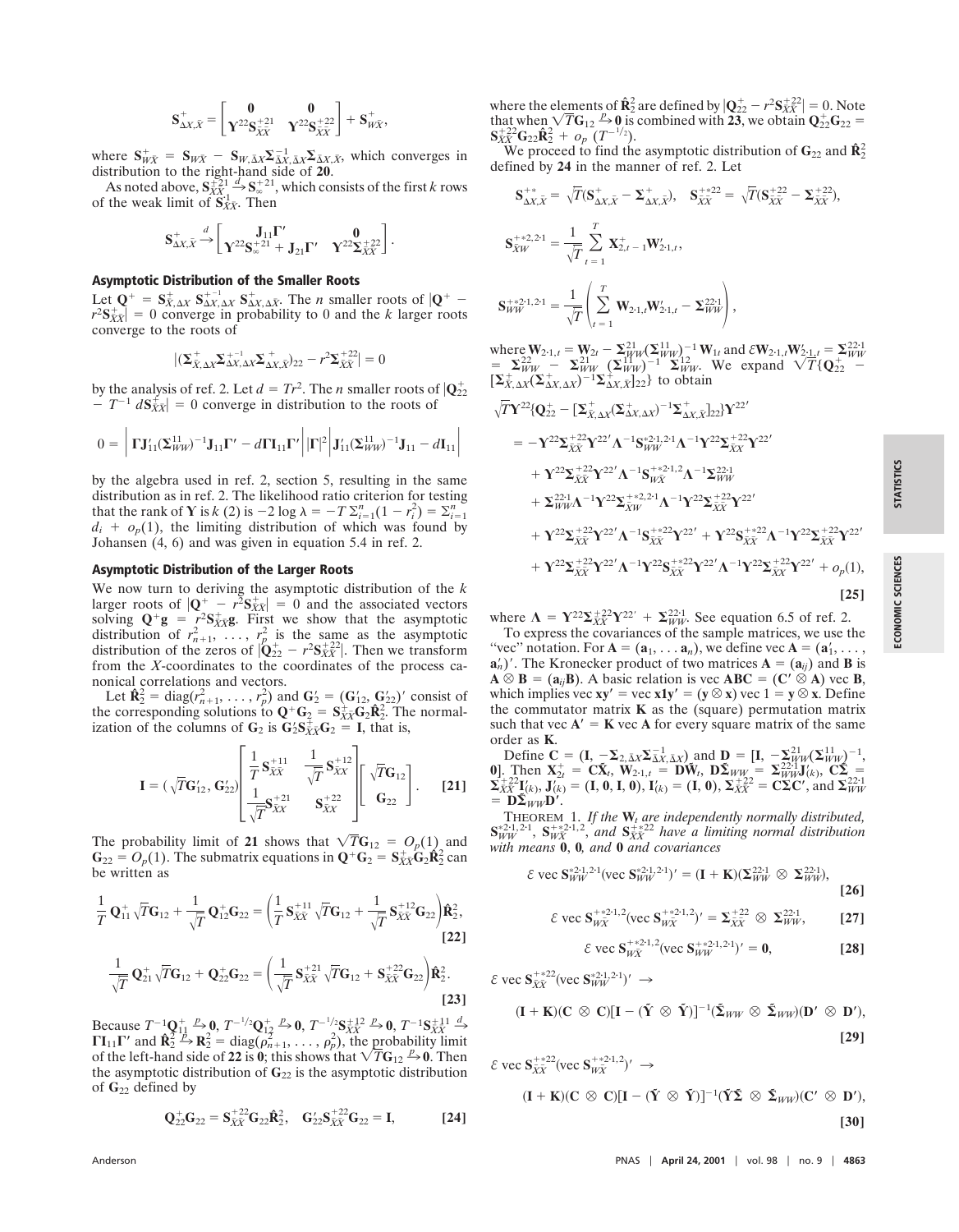$$
\mathcal{E} \text{ vec } S_{\bar{X}\bar{X}}^{+*22} (\text{ vec } S_{\bar{X}\bar{X}}^{+*22})' = (\mathbf{I} + \mathbf{K})(\mathbf{C} \otimes \mathbf{C})
$$

$$
\cdot \{ [\mathbf{I} - (\tilde{\mathbf{Y}} \otimes \tilde{\mathbf{Y}})]^{-1} (\tilde{\mathbf{\Sigma}} \otimes \tilde{\mathbf{\Sigma}})
$$

$$
+ (\tilde{\mathbf{\Sigma}} \otimes \tilde{\mathbf{\Sigma}}) [\mathbf{I} - (\tilde{\mathbf{Y}}' \otimes \tilde{\mathbf{Y}}')]^{-1} - (\tilde{\mathbf{\Sigma}} \otimes \tilde{\mathbf{\Sigma}}) \} (\mathbf{C}' \otimes \mathbf{C}'). \quad [311]
$$

LEMMA 1. If **X** is normally distributed with  $\mathcal{E}X = 0$  and  $\mathcal{E}XX'$  $= \Sigma$ , then  $\epsilon$  vec XX'(vec XX')' =  $(I + K)(\Sigma \otimes \Sigma)$  + vec  $\Sigma$ (vec  $\Sigma$ )'. If **X** and **Y** are independent,  $\epsilon$  vec **XX'**(vec **YY'**)' = vec  $\epsilon$ **XX'**  $\otimes$  (vec  $\mathcal{E}'YY'$ )',  $\mathcal{E}$  vec XY'(vec XY')' =  $\mathcal{E}YY' \otimes \mathcal{E}XX'$ , and  $\mathcal{E}$  vec  $XY'(vec(YX')') = K\mathcal{E}XX' \otimes \mathcal{E}YY'.$ 

Proof of Theorem 1: First 26 is equivalent to the first expression in *Lemma 1*. Next vec  $S_{WX}^{+2,1,2} = T^{-1/2} \Sigma_{t=1}^T (X_{2,t-1}^+ \otimes W_{2,1,t})$ implies 27 because  $X_{2,t-1}^+$  and  $W_{2\cdot1,s}$  are independent for  $t-1 \le$ s. Similarly 28 follows. To prove 29, 30, and 31, we use the following lemma.

LEMMA 2.

vec  $\tilde{\mathbf{S}}_{XX} = [\mathbf{I} - (\tilde{\mathbf{Y}} \otimes \tilde{\mathbf{Y}})]^{-1} [(\mathbf{I} + \mathbf{K})(\tilde{\mathbf{Y}} \otimes \mathbf{I})$ vec  $\tilde{\mathbf{S}}_{W\bar{X}}$ 

+ vec  $\mathbf{\tilde{S}}_{WW}$ ] +  $o_p\left(\frac{1}{\sqrt{T}}\right)$ .

*Proof of Lemma 2:* We have from  $\tilde{\mathbf{X}}_t = \tilde{\mathbf{Y}} \tilde{\mathbf{X}}_{t-1} + \tilde{\mathbf{W}}_t$ 

$$
\tilde{\mathbf{S}}_{XX} = \tilde{\mathbf{Y}} \tilde{\mathbf{S}}_{\bar{X}\bar{X}} \tilde{\mathbf{Y}}' + \tilde{\mathbf{Y}} \tilde{\mathbf{S}}_{\bar{X}W} + \tilde{\mathbf{S}}_{W\bar{X}} \tilde{\mathbf{Y}}' + \tilde{\mathbf{S}}_{WW}.
$$

Because  $\tilde{S}_{XX} - \tilde{S}_{\bar{X}\bar{X}} = (1/T)(\tilde{X}_T \tilde{X}_T' - \tilde{X}_0 \tilde{X}_0')$  and  $\{\tilde{X}_t\}$  is a stationary process,  $\tilde{\mathbf{S}}_{\bar{X}\bar{X}}$  in 32 can be replaced by  $\tilde{\mathbf{S}}_{XX} + o_p(1)$ . Then Lemma 2 results from 32 and vec  $\tilde{\mathbf{Y}} \tilde{\mathbf{S}}_{\bar{X}W} = \mathbf{K}$  vec  $\tilde{\mathbf{S}}_{W\bar{X}} \tilde{\mathbf{Y}}'$ .

LEMMA<sub>3</sub>.

 $\mathcal{E}$  vec  $\mathbf{W}_{2t}\mathbf{W}_{2t}'$  (vec  $\mathbf{W}_{2\cdot 1,t}\mathbf{W}_{2\cdot 1,t}'$ )'

$$
= (\mathbf{I} + \mathbf{K})(\Sigma_{WW}^{22 \cdot 1} \otimes \Sigma_{WW}^{22 \cdot 1}) + \text{vec } \Sigma_{WW}^{22} (\text{vec } \Sigma_{WW}^{22 \cdot 1})'.
$$

*Proof of Lemma 3:* Write  $W_{2t} = W_{2\cdot 1,t} + \Sigma_{WW}^{21} (\Sigma_{WW}^{11})^{-1} W_{1t}$ . Then

 $\mathcal{E}$  vec  $\mathbf{W}_{2t}\mathbf{W}_{2t}'$  (vec  $\mathbf{W}_{2\cdot 1,t}\mathbf{W}_{2\cdot 1,t}'$ )'

$$
= \mathcal{E}\{[\mathbf{W}_{2\cdot1,t} + \Sigma_{WW}^{21}(\Sigma_{WW}^{11})^{-1}\mathbf{W}_{1t}] \otimes [\mathbf{W}_{2\cdot1,t} + \Sigma_{WW}^{21}(\Sigma_{WW}^{11})^{-1}\mathbf{W}_{1t}]\}
$$
  

$$
\cdot (\mathbf{W}_{2\cdot1,t} \otimes \mathbf{W}_{2\cdot1,t})
$$
  

$$
= (\mathbf{I} + \mathbf{K})(\Sigma_{WW}^{22\cdot1} \otimes \Sigma_{WW}^{22\cdot1})
$$
  

$$
+ \text{vec}\Sigma_{WW}^{22\cdot1}(\text{vec}\Sigma_{WW}^{22\cdot1})' + \text{vec}[\Sigma_{WW}^{21}(\Sigma_{WW})^{-1}\Sigma_{WW}^{21}](\text{vec}\Sigma_{WW}^{22\cdot1})'
$$

from which the lemma follows.

Proof of Theorem 1 Continued: Then 29 follows from Lemma 2, 26, and 28, and 30 follows from Lemma 2, 27, and 28 for  $\tilde{\mathbf{X}}_t$ . To prove 31, use Lemma 2, 26, 27, and 10 to obtain

$$
\mathcal{E} \text{ vec } S_{\bar{X}\bar{X}}^{+*22} (\text{ vec } S_{\bar{X}\bar{X}}^{+*22})' = (\mathbf{C} \otimes \mathbf{C})[\mathbf{I} - (\tilde{\mathbf{Y}} \otimes \tilde{\mathbf{Y}})]^{-1}
$$
  
\n
$$
[(\mathbf{I} + \mathbf{K})(\tilde{\mathbf{Y}} \otimes \mathbf{I})(\tilde{\mathbf{\Sigma}} \otimes \tilde{\mathbf{\Sigma}}_{WW})(\tilde{\mathbf{Y}} \otimes \mathbf{I})(\mathbf{I} + \mathbf{K})
$$
  
\n
$$
+(\mathbf{I} + \mathbf{K})(\tilde{\mathbf{\Sigma}}_{WW} \otimes \tilde{\mathbf{\Sigma}}_{WW})][\mathbf{I} - (\tilde{\mathbf{Y}}' \otimes \tilde{\mathbf{Y}}')]^{-1}(\mathbf{C}' \otimes \mathbf{C}')
$$
  
\n
$$
=(\mathbf{I} + \mathbf{K})(\mathbf{C} \otimes \mathbf{C})[\mathbf{I} - (\tilde{\mathbf{Y}} \otimes \tilde{\mathbf{Y}})]^{-1}[(\mathbf{Y}\tilde{\mathbf{\Sigma}}\tilde{\mathbf{Y}}' \otimes \tilde{\mathbf{\Sigma}}_{WW})(\mathbf{I} + \mathbf{K})
$$
  
\n
$$
+(\tilde{\mathbf{\Sigma}}_{WW} \otimes \tilde{\mathbf{\Sigma}}_{WW})][\mathbf{I} - (\tilde{\mathbf{Y}}' \otimes \tilde{\mathbf{Y}}')]^{-1}(\mathbf{C}' \otimes \mathbf{C}').
$$
  
\n[33]

Then substitution of  $\tilde{\Sigma}_{WW} = \tilde{\Sigma} - \tilde{\Upsilon} \tilde{\Sigma} \tilde{\Upsilon}'$  in 33 yields 31. Let  $\Xi$  be a  $k \times k$  matrix such that  $\Xi'(\Upsilon^{22} \Sigma_{XX}^{+22} \Upsilon^{22}) \Xi = \Theta$  and  $\Xi' \Sigma_{WW}^{22 \cdot 1} \Xi = I$ , where  $\Theta = \text{diag}(\theta_{n+1}, \dots, \theta_p) = \mathbb{R}_2^2 (\mathbf{I} - \mathbb{R}_2^2)^{-1}$ ,  $\mathbf{R}_2^2 = \text{diag}(\rho_{n+1}^2, \dots, \rho_p^2)$ , and  $\rho_i^2$  is a root of 18 with  $0 < \rho_{n+1}^2 < \dots < \rho_p^2$ . Let  $\mathbf{U}_{2t}^+ = \mathbf{\Xi}' \mathbf{X}_{2t}^+$ ,  $\mathbf{V}_{2t} = \mathbf{\Xi}' \mathbf{W}_{2t}$ ,  $\mathbf{V}_{1t} = \mathbf{W}_{1t}$ ,  $\mathbf{\Delta}_2 = \mathbf{\Xi}' (\mathbf{Y}^{22} + \mathbf{I})(\mathbf{\Xi$ Then  $\{\tilde{\mathbf{U}}_t\}$  is generated by  $\tilde{\mathbf{U}}_t = \tilde{\boldsymbol{\Delta}} \tilde{\mathbf{U}}_{t-1} + \tilde{\mathbf{V}}_t$ , where  $\tilde{\mathbf{V}}_t = \tilde{\boldsymbol{\Xi}}' \tilde{\mathbf{W}}_t$ and  $U_{2t}^{+}$  satisfies  $U_{2t}^{+} = \Delta_2 U_{2,t-1}^{+} + V_{2t}$ ,  $\Delta U_{2t}^{+} = M_2 U_{2,t-1}^{+} + V_{2t}$ . Multiplication of 25 on the left by  $\Xi'$  and right by  $\Xi$  yields

$$
\sqrt{T}[\mathbf{M}_{2}(\mathbf{S}_{U,\Delta U}^{\dagger}\mathbf{S}_{\Delta U,\Delta U}^{\dagger})\mathbf{S}_{\Delta U,\bar{U}}^{\dagger})_{22}\mathbf{M}_{2}'-\mathbf{R}_{2}^{2}\mathbf{\Theta}]
$$
\n
$$
= -\mathbf{R}_{2}^{2}\mathbf{S}_{VV}^{*2\cdot1}\mathbf{R}_{2}^{2} + \mathbf{R}_{2}^{2}\mathbf{S}_{V\bar{U}}^{**2\cdot1}\mathbf{M}_{2}'(\mathbf{I}-\mathbf{R}_{2}^{2})
$$
\n
$$
+(\mathbf{I}-\mathbf{R}_{2}^{2})\mathbf{M}_{2}\mathbf{S}_{UV}^{\dagger*2\cdot2\cdot1}\mathbf{R}_{2}^{2} + \mathbf{R}_{2}^{2}\mathbf{M}_{2}\mathbf{S}_{UU}^{\dagger*22}\mathbf{M}_{2}'
$$
\n
$$
+ \mathbf{R}_{2}^{2}\mathbf{M}_{2}\mathbf{S}_{UU}^{**22}\mathbf{M}_{2}' - \mathbf{R}_{2}^{2}\mathbf{M}_{2}\mathbf{S}_{UU}^{\dagger*22}\mathbf{M}_{2}'\mathbf{R}_{2}^{2} + o_{p}(1).
$$
\n[34]

THEOREM 2. If the  $V_t$  are independently normally distributed,<br> $S_{VV}^{*2 \cdot 1,2 \cdot 1}, S_{VU}^{**2 \cdot 1,2},$  and  $S_{UU}^{+*2 \cdot 2}$  have a limiting normal distribution with means  $0$ ,  $0$ , and  $0$  and covariances

$$
\mathcal{E} \text{ vec } S_{VV}^{*2+1,21}(\text{vec } S_{VV}^{*2+1,21})' = (\mathbf{I} + \mathbf{K})(\mathbf{I} \otimes \mathbf{I}),
$$
\n
$$
\mathcal{E} \text{ vec } S_{V\bar{U}}^{*2+1,2}(\text{vec } S_{V\bar{U}}^{*2+1,2})' = \mathbf{M}_{2}^{-1} \boldsymbol{\Theta} \mathbf{M}_{2}^{\prime -1} \otimes \mathbf{I},
$$
\n
$$
\mathcal{E} \text{ vec } S_{V\bar{U}}^{*2+1,2}(\text{vec } S_{VV}^{*2+1,21})' = \mathbf{0},
$$
\n
$$
\mathcal{E} \text{ vec } S_{\bar{U}\bar{U}}^{*2+2}(\text{vec } S_{VV}^{*2+1,21})' = (\mathbf{I} + \mathbf{K})(\mathbf{C}_{U} \otimes \mathbf{C}_{U})
$$
\n
$$
\cdot [\mathbf{I} - (\mathbf{\Delta} \otimes \mathbf{\Delta})]^{-1}(\mathbf{J}_{(k)} \otimes \mathbf{J}_{(k)}),
$$
\n
$$
\mathcal{E} \text{ vec } S_{\bar{U}\bar{U}}^{*2+22}(\text{vec } S_{V\bar{U}}^{*2+1,2})' = (\mathbf{I} + \mathbf{K})(\mathbf{C}_{U} \otimes \mathbf{C}_{U})
$$
\n
$$
\cdot [\mathbf{I} - (\mathbf{\Delta} \otimes \mathbf{\Delta})]^{-1}[\mathbf{\Delta} \mathbf{I}_{(k)} \mathbf{M}_{2}^{-1} \boldsymbol{\Theta} \mathbf{M}_{2}^{\prime -1} \otimes \mathbf{J}_{(k)}],
$$
\n
$$
\mathcal{E} \text{ vec } S_{\bar{U}\bar{U}}^{**22}(\text{vec } S_{\bar{U}\bar{U}}^{**22})' = (\mathbf{I} + \mathbf{K})\{(\mathbf{C}_{U} \otimes \mathbf{C}_{U})
$$
\n
$$
\cdot [\mathbf{I} - (\mathbf{\Delta} \otimes \mathbf{\Delta})]^{-1}(\mathbf{I}_{(k)} \mathbf{M}_{2}^{-1} \boldsymbol{\Theta} \mathbf{M}_{2}^{\prime -1} \otimes \mathbf{I}_{(k)} \mathbf{M}_{
$$

Let  $L_{2,t-1} = M_2U_{2,t-1} (= \Xi'Y^{22}X_{2,t-1})$ . Then 34 becomes

$$
\begin{aligned}\n&\sqrt{T}\left[(\mathbf{S}_{L,\Delta U}^{+}\mathbf{S}_{\Delta U,\Delta U}^{+}\mathbf{S}_{\Delta U,\bar{L}}^{+}\right)_{22}-\mathbf{R}^{2}(\mathbf{I}-\mathbf{R}^{2})\right] \\
&= -\mathbf{R}_{2}^{2}\mathbf{S}_{VV}^{*2\cdot1,2\cdot1}\mathbf{R}_{2}^{2}+\mathbf{R}_{2}^{2}\mathbf{S}_{V\bar{L}}^{+*2\cdot1,2}(\mathbf{I}-\mathbf{R}_{2}^{2})+(\mathbf{I}-\mathbf{R}_{2}^{2})\mathbf{S}_{\bar{L}V}^{+*2,2\cdot1}\mathbf{R}_{2}^{2} \\
&+\mathbf{R}_{2}^{2}\mathbf{S}_{\bar{L}\bar{L}}^{+*22}+\mathbf{S}_{\bar{L}\bar{L}}^{+*22}\mathbf{R}_{2}^{2}-\mathbf{R}_{2}^{2}\mathbf{S}_{\bar{L}\bar{L}}^{+*22}\mathbf{R}_{2}^{2}+o_{p}(1).\n\end{aligned}
$$

The covariances of the limiting normal distribution of vec<br>  $S_{VV}^{*2 \cdot 1,2 \cdot 1}$ , vec  $S_{VL}^{*2 \cdot 1,2} = (M_2 \otimes I)$  vec  $S_{VL}^{*2 \cdot 1,2}$ , and vec  $S_{LL}^{*2 \cdot 2} = (M_2 \otimes M_2)$  vec  $S_{UU}^{*2 \cdot 2}$  are found from *Theorem 2*. We w transform of 35 as

$$
\mathcal{E} \text{ vec } \mathbf{S}_{\bar{L}\bar{L}}^{+*22} (\text{ vec } \mathbf{S}_{\bar{L}\bar{L}}^{+*22})' = (\mathbf{I} + \mathbf{K})[\Phi^+(\Theta \otimes \Theta) + (\Theta \otimes \Theta)\Phi^+]
$$

$$
- (\Theta \otimes \Theta)], \qquad (36)
$$

where

$$
\Phi^+ = (\mathbf{M}_2 \mathbf{C}_U \otimes \mathbf{M}_2 \mathbf{C}_U) [\mathbf{I} - (\tilde{\mathbf{\Delta}} \otimes \tilde{\mathbf{\Delta}})]^{-1} (\mathbf{I}_{(k)} \mathbf{M}_2^{-1} \otimes \mathbf{I}_{(k)} \mathbf{M}_2^{-1}).
$$
\n[37]